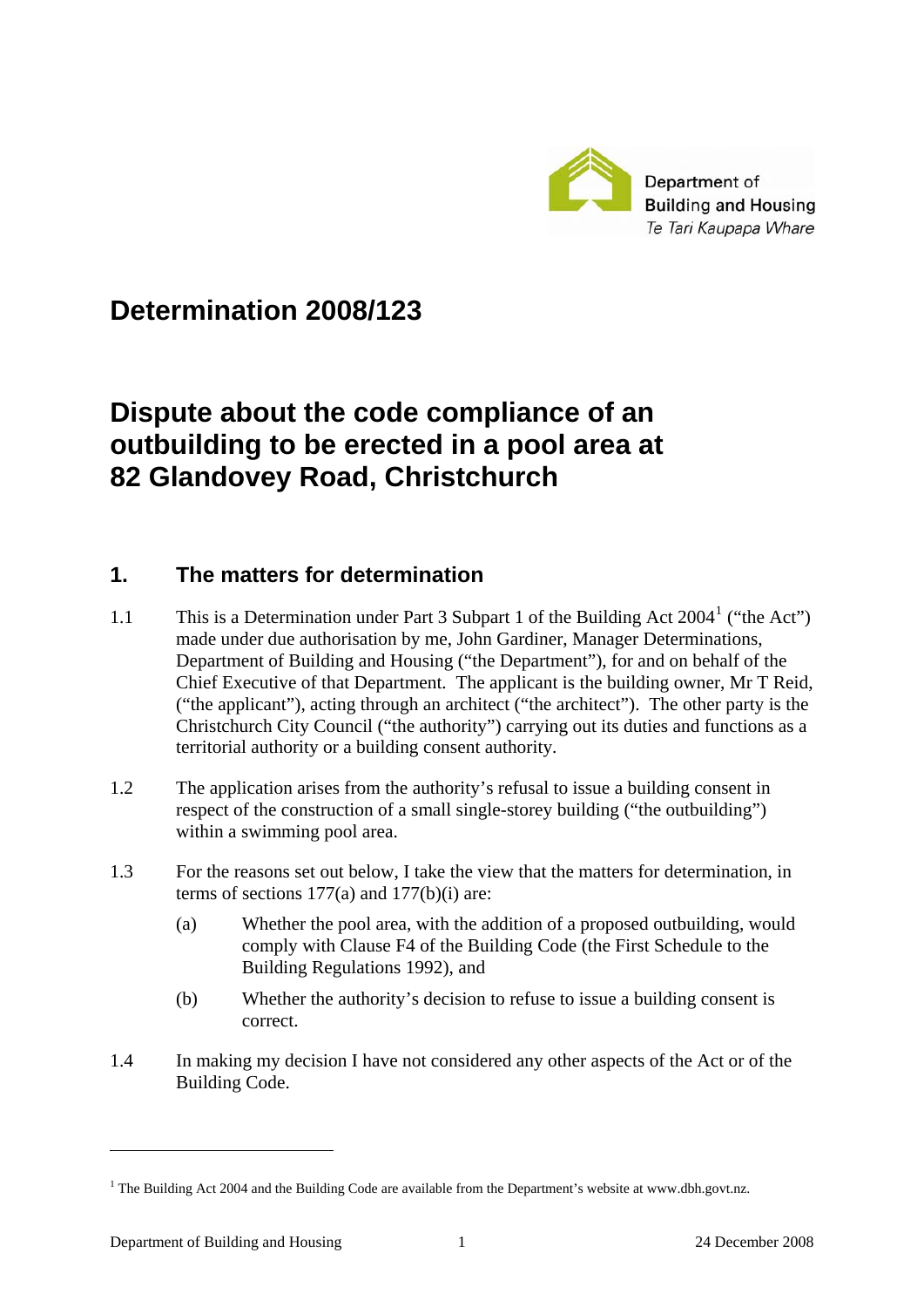## **2. The background**

2.1 Following the application for a building consent, the authority wrote to the architect in a letter dated 14 October 2008, requesting further information. Amongst other matters the letter said:

> The Gym should not be included within the confines of the pool fence. Amend plans to show only related facilities accessed from the pool enclosure.

- 2.2 The architect responded in a letter to the authority dated 23 October 2008. The architect noted that the gym, sauna, and steam room are located in the pool compound "because they are part of the general exercise area of which the pool is part". The architect submitted that:
	- From a practical point of view, there was no difference between the gym and the sauna or steam rooms.
	- The house and pool were quite separate.
	- As the gym is for adults, and has adult–orientated equipment installed, children under 6 years old are extremely unlikely to be in the gym alone and unsupervised.
- 2.3 The authority wrote to the architect on 29 October 2008, and repeated its earlier comments. The authority said:

Your comments are noted but the gym is still not seen as part of the wet pool activity.

- 2.4 The architect faxed the authority a copy of one page from a discussion document "Evaluation of the Fencing of Swimming Pool Act 1987". Handwritten notes by the architect stated that the pool was protected by a fence and that activities such as "sunbathing, exercise (in and out of the pool) are allied to use of the pool for any age of person". Children under the age of 6 cannot use either the sauna and steam room, which had already been accepted are part of the area, or the gym on their own as they cannot get into the pool enclosure. As the gym is closely associated with the sauna and steam room, it is closely associated with the pool.
- 2.5 Following an exchange of emails on 3 November 2008, the authority confirmed that it now considered that entire outbuilding within the pool enclosure presented an unacceptable risk.
- 2.6 The Department received the application for a determination on 11 November 2008.

## **3. The pool area**

- 3.1 The swimming pool area is shown in Figure 1. The outbuilding consists of a single storey light timber-framed building, containing four separate rooms. The rooms comprise:
	- store / gymnasium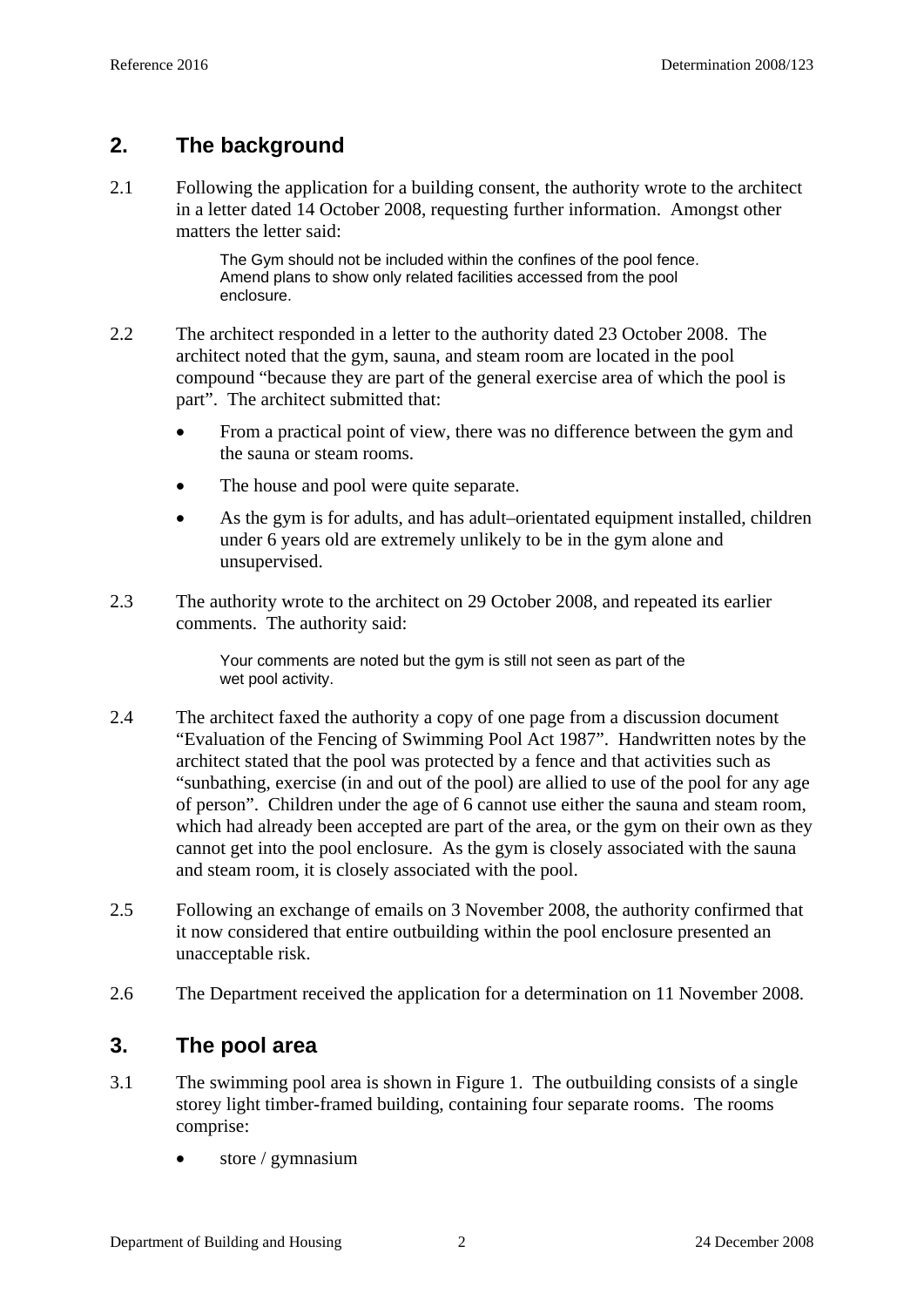- sauna
- steam room
- plant room containing a store and boiler.

The doors to all rooms open directly onto the pool area.



**Figure 1: Immediate pool area and new outbuilding (Immediate pool are shown dashed)** 

#### **4. The submissions**

- 4.1 In a covering letter to the Department dated 5 November 2008, the architect set out the background and described the pool area. In summary, the architect said:
	- The plant/boiler room is relevant to the use of the pool.
	- The sauna and steam rooms are part of the general exercise area, of which the pools are part.
	- As the gym is a small adult-orientated activity closely allied to the sauna and steam rooms, it is therefore allied to the pool.
	- The matter relates solely to activities and does not relate to building work, as the pool area is enclosed by a fully compliant fence.

The architect also emphasised that it was unlikely that unsupervised children under 6 years of age would access the outbuildings and that the activities carried out in the buildings were no different to activities that can take place "legally" within the pool enclosure.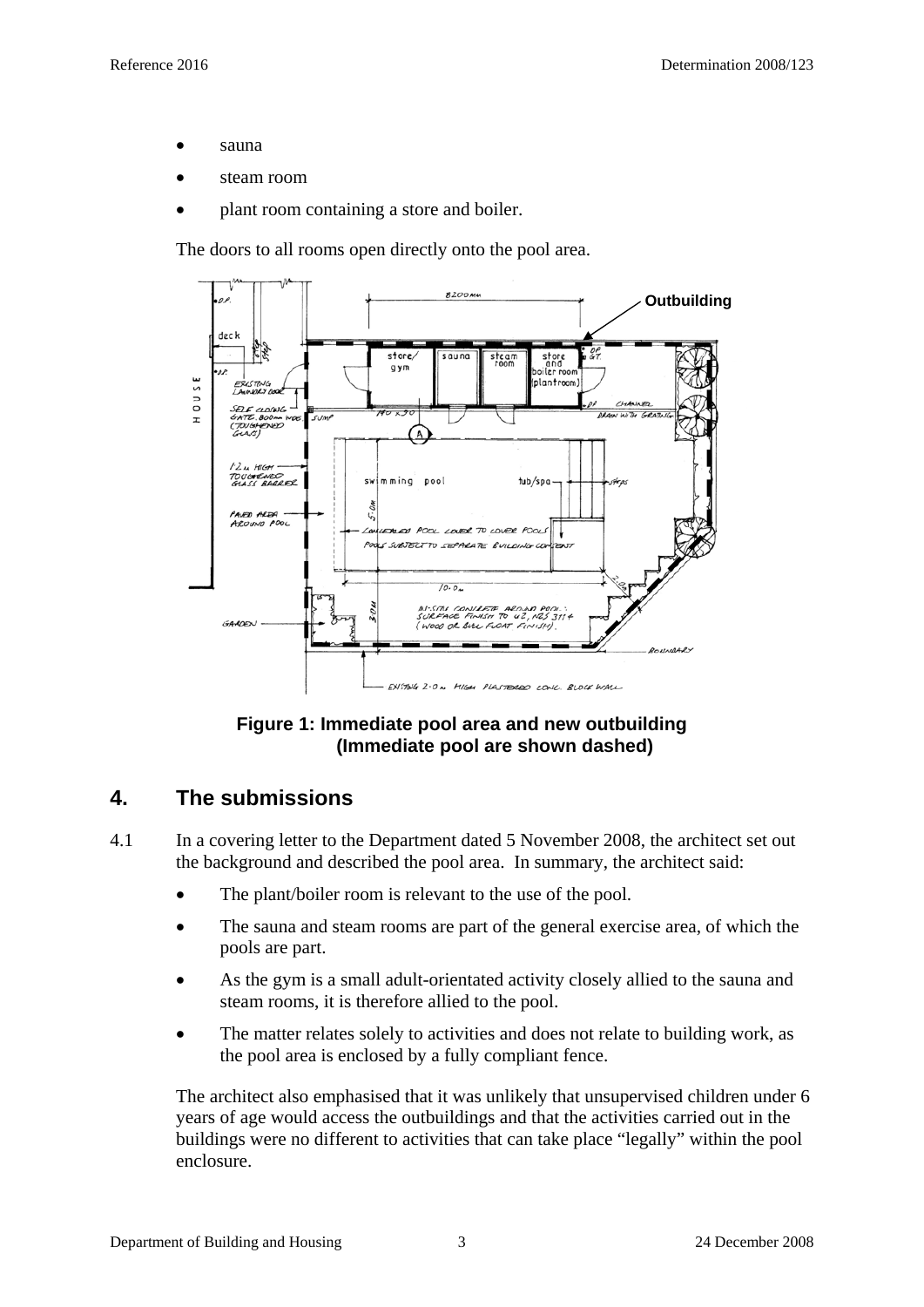- 4.2 The architect supplied copies of:
	- the plans
	- the correspondence with the authority
	- the certificate of title.
- 4.3 A draft determination was sent to the parties for comment on 16 December 2008. The authority accepted the draft without comment, the architect accepted the draft, but noted that the pool is new (the draft had described it as existing). I have amended the determination accordingly.

## **5. The legislation and the New Zealand Standard**

5.1 The relevant provisions of the Building Code include:

| <b>Provisions</b>                                                                                                                         | <b>Limits on application</b>                                                                                                   |
|-------------------------------------------------------------------------------------------------------------------------------------------|--------------------------------------------------------------------------------------------------------------------------------|
| <b>F4.3.4 Barriers shall:</b>                                                                                                             |                                                                                                                                |
| In the case of a swimming pool, restrict the<br>(f)<br>access of children under 6 years of age to<br>the pool or the immediate pool area. | Performance F4.3.4(f) shall not apply<br>to any pool exempted under section 5<br>of the Fencing of Swimming Pools Act<br>1987. |

- 5.2 The relevant provisions of the Fencing of Swimming Pools Act include:
	- (a) Section 6(1)

A territorial authority may, by resolution, grant an exemption from some or all of the requirements of this Act in the case of any particular pool where the territorial authority is satisfied, having regard to the particular characteristics of the property and the pool, any other relevant circumstances, and any conditions it imposes under subsection (2) of this section, that such an exemption would not significantly increase danger to young children

5.3 The relevant provisions of NZS  $8500^2$  $8500^2$  include:

IMMEDIATE POOL AREA. The land in, or on which the pool is situated and so much of the surrounding area as is used for activities or purposes carried out in conjunction with the use of the pool. . . .

#### **6. Discussion**

<u>.</u>

- 6.1 I note that the pool area appears to be properly fenced. The pool enclosure is separate from the house and no doors open from the house into the pool area.
- 6.2 The Fencing of Swimming Pools Act refers to "the immediate pool area", which is defined in section 2 of that Act as meaning "the land in or on which the pool is situated and so much of the surrounding area as is used for activities or purposes

<span id="page-3-0"></span> $2$  New Zealand Standard NZS 8500:2006 Safety Barriers and Fences Around Swimming Pools, Spas and Hot Tubs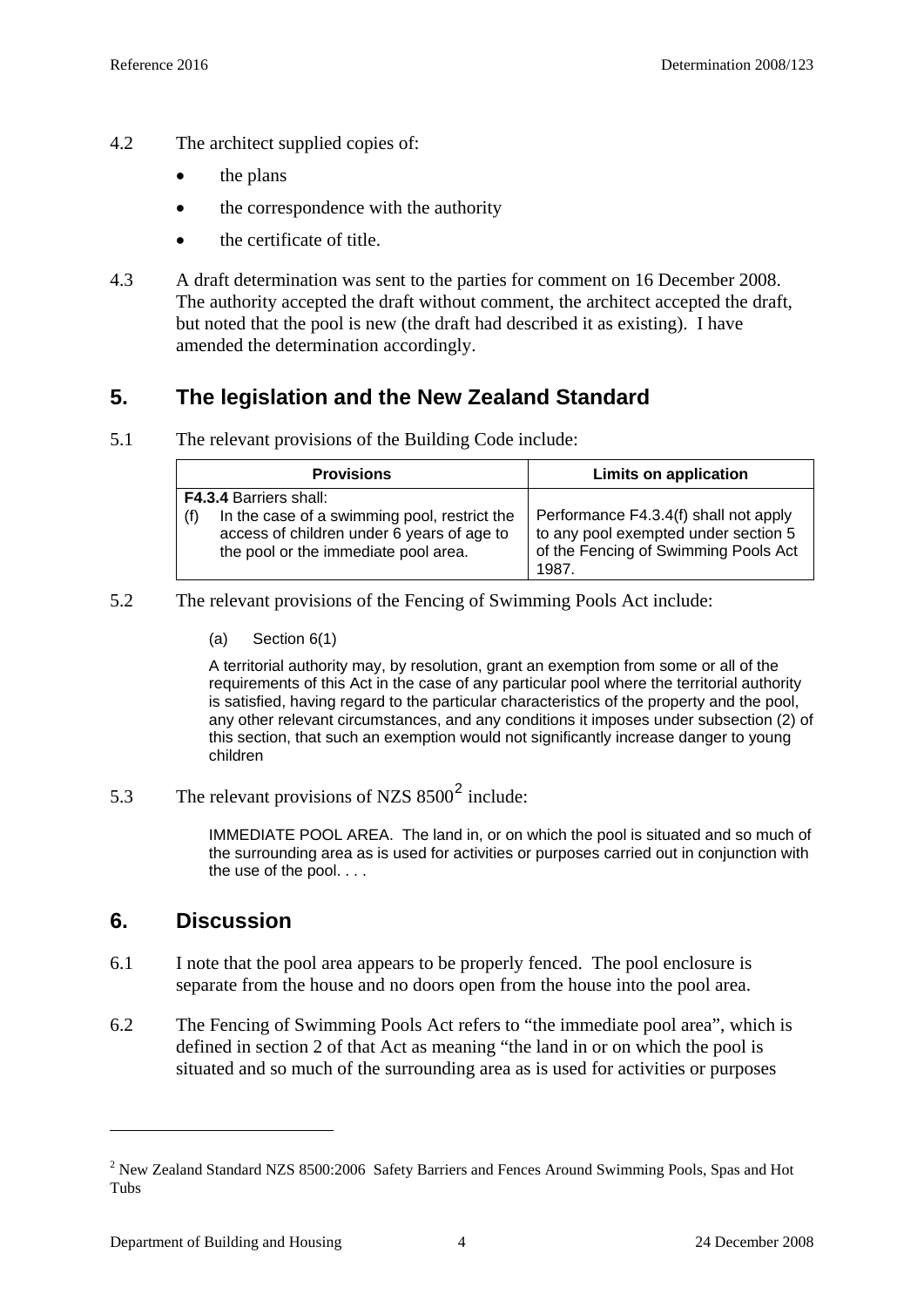carried out in conjunction with the use of the pool". That term was considered in the Waitakere City Council v Hickman, 1/10/04 case<sup>[3](#page-4-0)</sup>.

6.3 I consider that the following extracts from the *Hickman* decision are relevant to this determination:

[29]

- e) . . .There must be sufficiently close nexus between the activity or purpose and the use of the pool.
- f) Whether an activity or association is sufficiently connected with the use of the pool is a matter of degree. Activities which are carried on independently of the use of the pool or which have only a remote or indirect association with the use of the pool are to be excluded from the immediate pool area which must be fenced. Examples of activities which would not usually be regarded as being carried on in conjunction with the use of the pool include clothes lines, vegetable gardens, vehicle or pedestrian access ways, and planting for landscape purposes.
- g) On the other hand, there are activities which would ordinarily qualify as being carried on in conjunction with the use of the pool. Examples include the use of pool furniture, changing sheds, pumps or pool maintenance equipment, sunbathing areas, and diving boards or other pool equipment.
- [34]

…It is not possible to define with precision the width (say in metres) of the immediate pool area. The width will depend upon the circumstances of each case. The further away one moves from the edge of the pool, the less likely it will be that an associated activity or purpose can be properly be said to be carried on "in conjunction with" the use of the pool and the less likely it is that the activity will be in sufficient proximity to the pool to be properly regarded as within the "immediate" pool area.

- 6.4 I accept that activities associated with the gym, sauna, and steam room could take place in the immediate pool area, sometimes in conjunction with the use of the pool and sometimes not. I am also of the opinion that the *Hickman* decision establishes that such activities "are not to be excluded from the immediate pool area merely because they are capable of occurring independently of the use of the pool". These activities are carried out in the outbuilding that is in close proximity to the pool edge, being approximately 1.2 metres distance from it.
- 6.5 I am of the opinion that none of the activities associated with the gym, sauna, and steam room are of the type described in paragraph 29(f) of the *Hickman* decision as those "which would not usually be regarded as being carried on in conjunction with the use of the pool". I note that these activities would pose a risk to children if carried out in the pool area where children would be more likely to enter the area unnoticed.
- 6.6 I am also of the opinion that the plant room, which houses machinery and equipment, would certainly fall within the activities listed in paragraph 29(g) that are carried on in conjunction with the use of the pool.

1

<span id="page-4-0"></span><sup>3</sup> Randerson J, HC Auckland CIV 2003-404-7266.